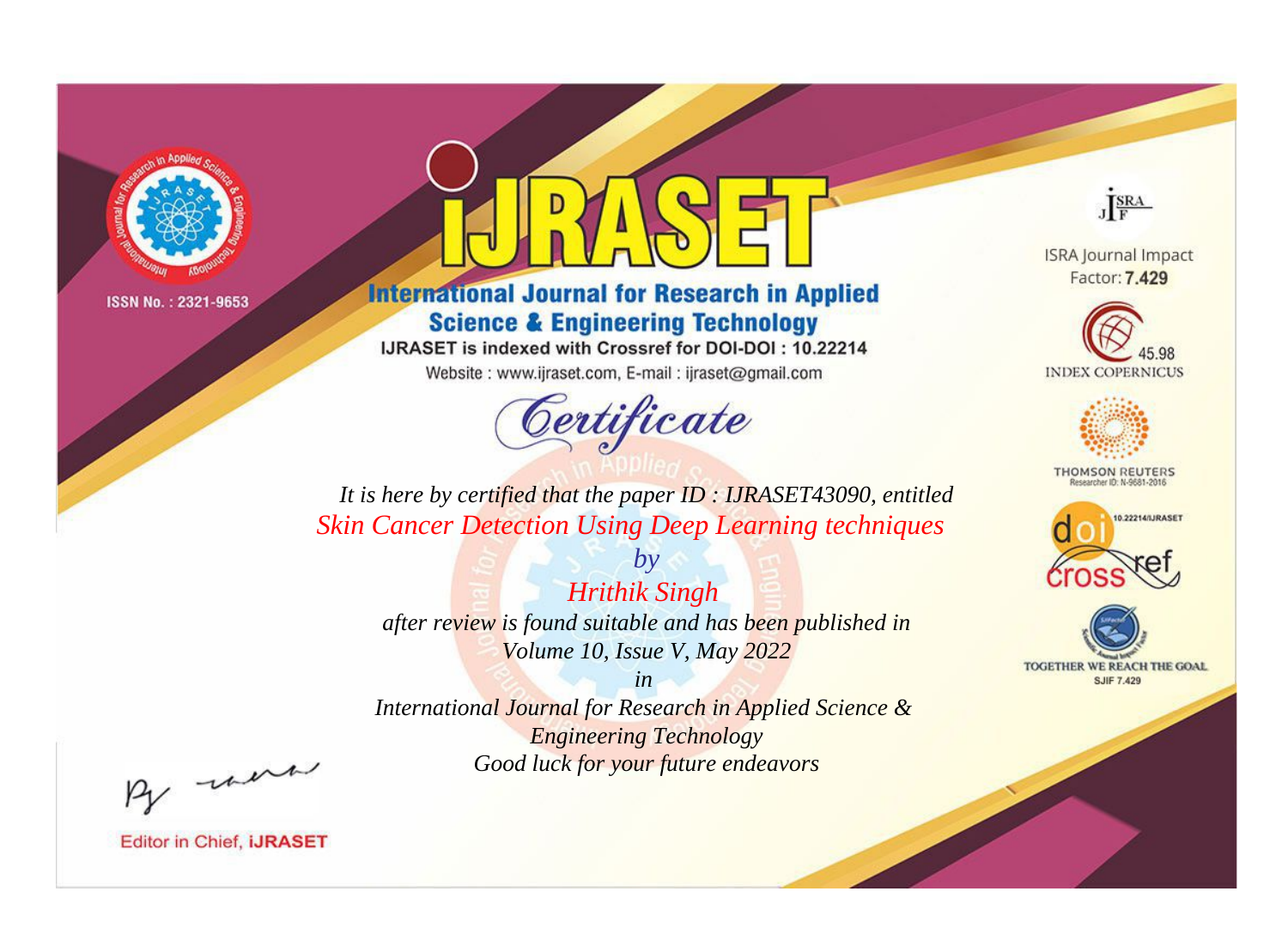

# **International Journal for Research in Applied Science & Engineering Technology**

IJRASET is indexed with Crossref for DOI-DOI: 10.22214

Website: www.ijraset.com, E-mail: ijraset@gmail.com



JERA

**ISRA Journal Impact** Factor: 7.429





**THOMSON REUTERS** 



TOGETHER WE REACH THE GOAL **SJIF 7.429** 

It is here by certified that the paper ID: IJRASET43090, entitled **Skin Cancer Detection Using Deep Learning techniques** 

Shambhavi Kaushik after review is found suitable and has been published in Volume 10, Issue V, May 2022

 $h\nu$ 

 $in$ International Journal for Research in Applied Science & **Engineering Technology** Good luck for your future endeavors

By morn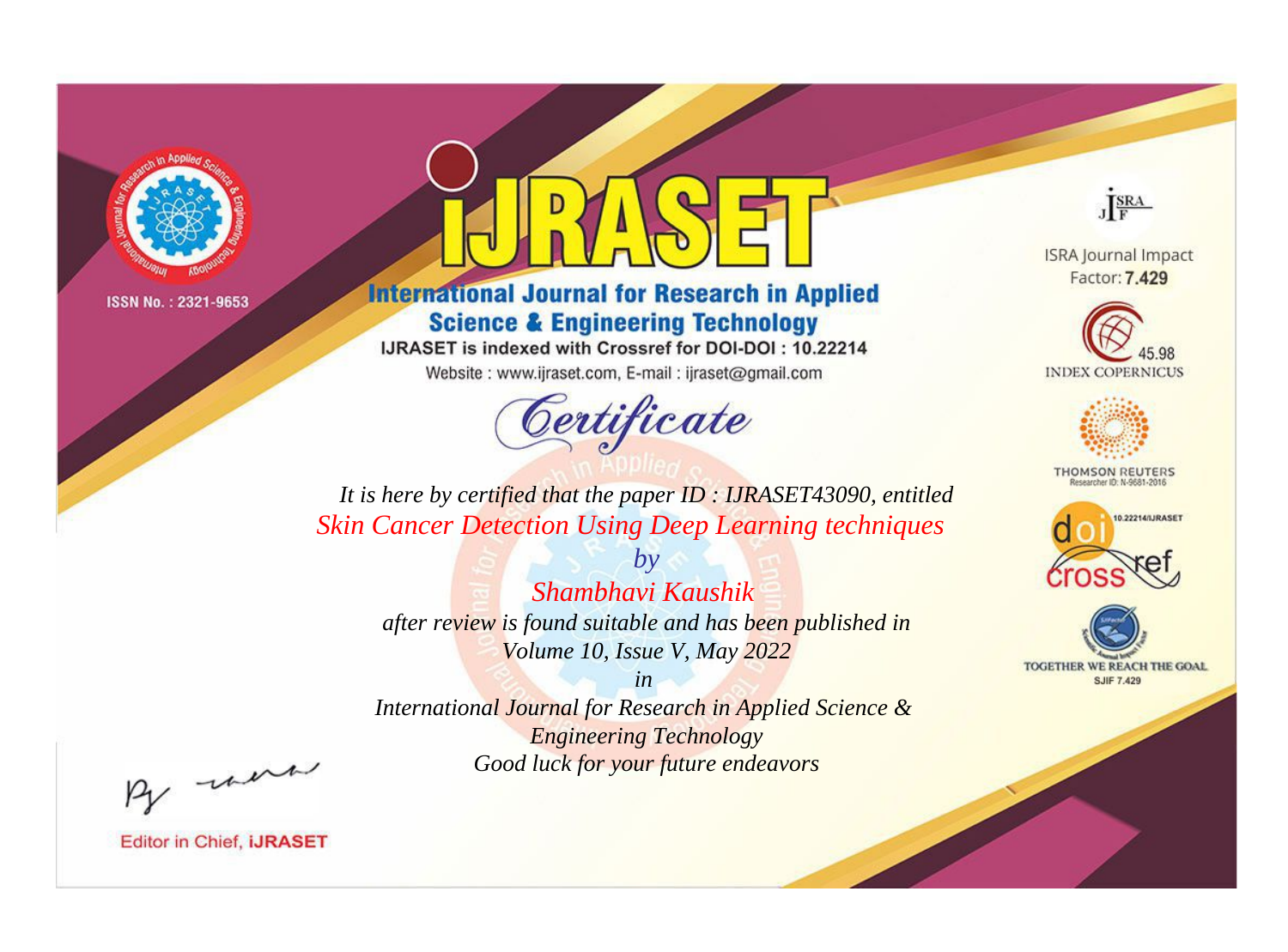

# **International Journal for Research in Applied Science & Engineering Technology**

IJRASET is indexed with Crossref for DOI-DOI: 10.22214

Website: www.ijraset.com, E-mail: ijraset@gmail.com



JERA

**ISRA Journal Impact** Factor: 7.429





**THOMSON REUTERS** 



TOGETHER WE REACH THE GOAL **SJIF 7.429** 

*It is here by certified that the paper ID : IJRASET43090, entitled Skin Cancer Detection Using Deep Learning techniques*

*by Shruti Talyan after review is found suitable and has been published in Volume 10, Issue V, May 2022*

*in* 

*International Journal for Research in Applied Science & Engineering Technology Good luck for your future endeavors*

By morn